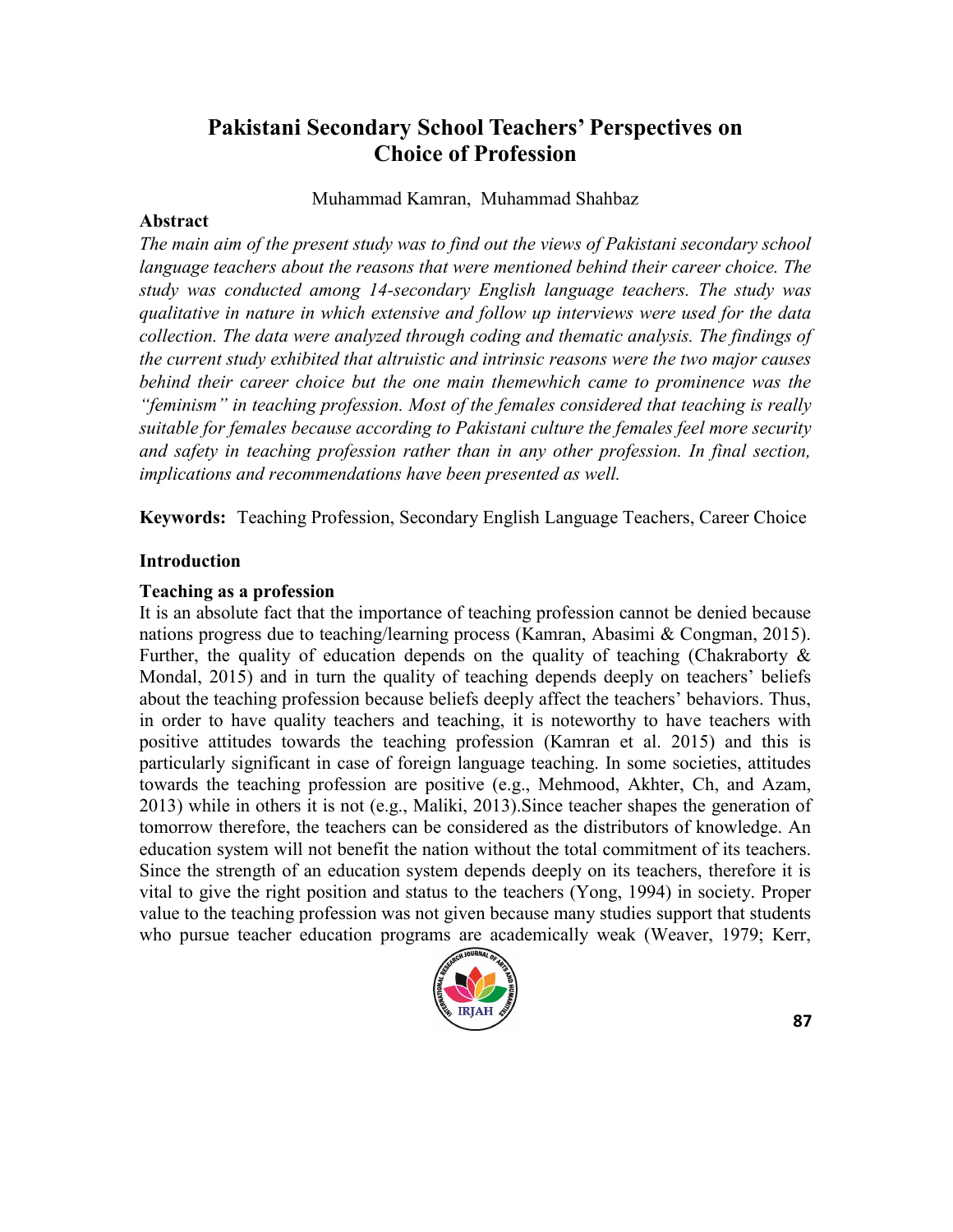1983). Teaching profession in the Asian region did not attract the best qualified people (Wong, 1976). It was reported that a number of parents prevent their children to become teachers (Boyer, 1983; Gallup, 1984). Further it has been noted that teachers leave the teaching profession rapidly (Louis Harris & Associates, 1988; Smithers, 1990) and this is also the case for language teachers. Today's teachers are threatened with several negative aspects such as lack of discipline (Werthman, 1971; Comber & Whitefield, 1979; Gallup, 1983) but still due to these pressures why many more future teachers enter into teaching? This question should be addressed by the researchers. A bulk of the trainees preparing for language teaching at school level was found to be of average or below average academic ability because only few academically talented students are attracted to teaching (Yong, 1994).

### **Statement of the problem**

Teaching is considered as a good job. Why do people choose teaching as a profession? Logically various reasons are behind it for example being a noble profession and short working days and long holidays are the various reasons. But on the other side, proper value and status has not been given to teachers in some societies yet (Yong, 1994), therefore this discourages the folk to join the teaching profession. Even in Pakistan the status quo seems blurring. Some of the reasons are motivating to join the teaching profession while others are not. On one side, some of the reasons pull the people to join the teaching profession while on the other side some of the discouraging factors demotivate the people to become teachers. For example, altruistic reasons (Peritz, Teitelbaum, & Sor, 1989; Joseph and Green, 1986) and job security (Haubrich, 1960) pull the people to join the teaching profession but on the other side inadequate salaries are the reasons which hold back the people to join the teaching profession (Book, Freeman & Brousseau, 1985). Thus the status quo seems quite miserable. Being in Pakistani context, we are quite interested in knowing about the phenomenon under investigation to see that due to what reasons Pakistani teachers joined the teaching profession. This article is important in this matter to bring the Pakistani teachers' views into notice about their joining the teaching profession.

### **Significance of the study**

In the above lines we saw that the reasons behind the joining the teaching could be numerous. Some reasons compel the teachers to join the profession while others pull out the teachers from joining so the case goes on both sides which produce a gap in the research field. This gap led us to dig more into the matter about the problem under investigation to explore the specific reasons of Pakistani language teachers.

# **Research Objective**

The main objective of the current study was to find out the reasons that motivate teachers to join the teaching profession.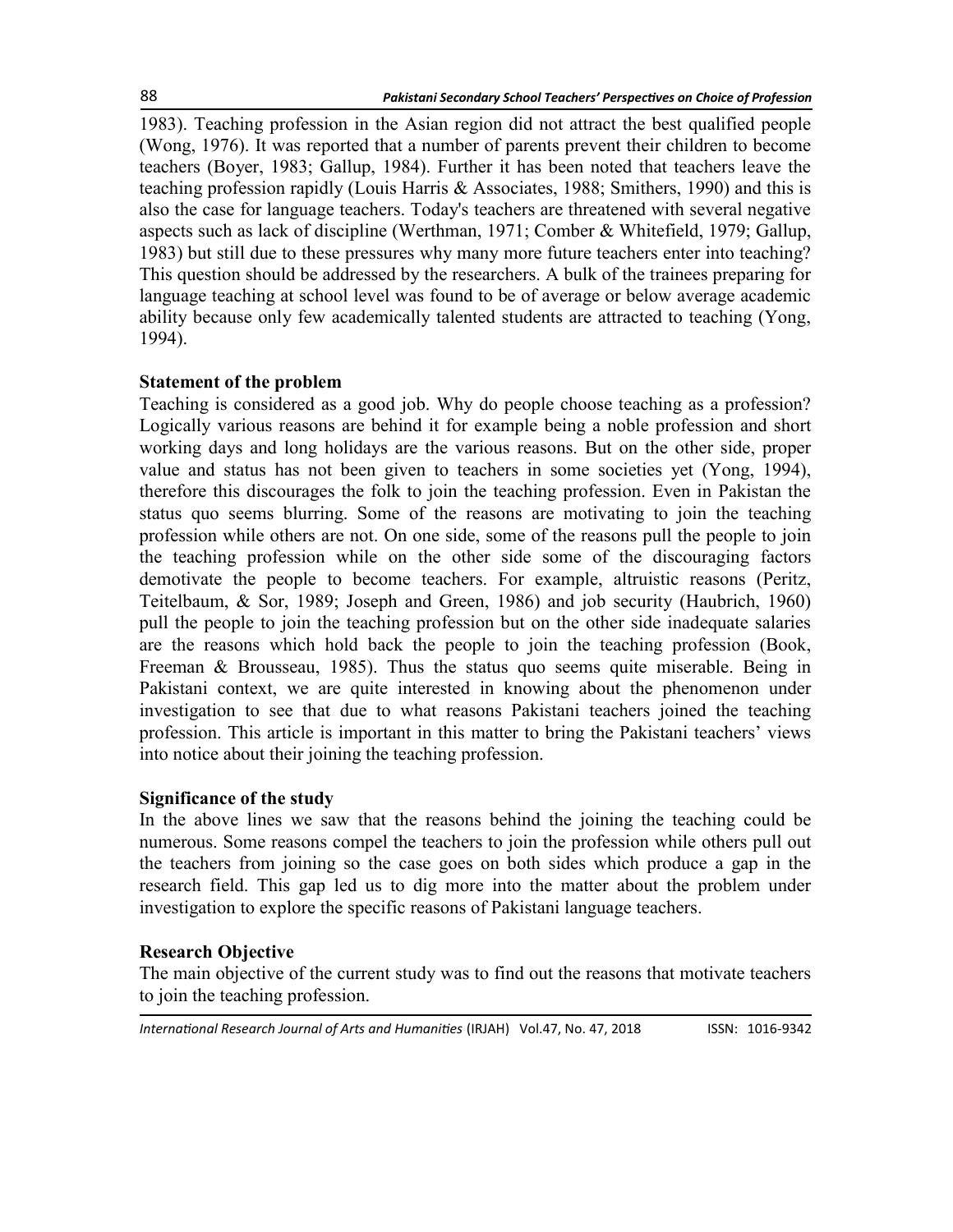#### **Research Question**

What were the some of the basic reasons for secondary English language teachers to join teaching as a career choice in Pakistan?

### **Conceptual framework**

The following conceptual framework was designed by the researchers from the past literature in the field about this issue.



**Figure 1.** Conceptual framework

### **Literature Review**

Various studies have been done in the past. Some studies have supported the problem under investigation while results of other studies go against it. For example the negative approach of the community towards teachers (NEA, 1982) was one of them. The other studies of several researchers (e.g., Mazur & Lynch, 1989; Serow, Eaker & Ciechalski*,*  1992; Straker, 1988) which they did in the field, stated that the meager salaries and weak morale status (Hansford, 1992) were some of the causes that harshly affect the position of the teaching profession so much so that many people join the teaching only as a last option. Chapman (1983) and Grissmer and Kirby (1987) also discussed in their studies that lack of promotion in teaching as compared to other professions is the contributing factor which harshly effect the teachers to join this pious and noble profession. While Darling-Hammond (1984) and Webb (1985) clearly claimed that meager status associated with teaching profession was the main obstacle to attract the people towards this profession. Due to meager rank of the teaching profession, the large numbers of people ignore it and do not join. Another problem found in literature is unwelcoming workplace which affects the choice of teaching profession in the eyes of folk. This unwelcoming workplace problem was proved by studies of several researchers for example Darling-Hammond (1984), Rosenholtz (1989) and Billingsley and Cross (1991). Another important factor showed by Mazur and Lynch (1989) is the "Teacher burnout" that causes many teachers to leave the classroom early because this burnout factor is causing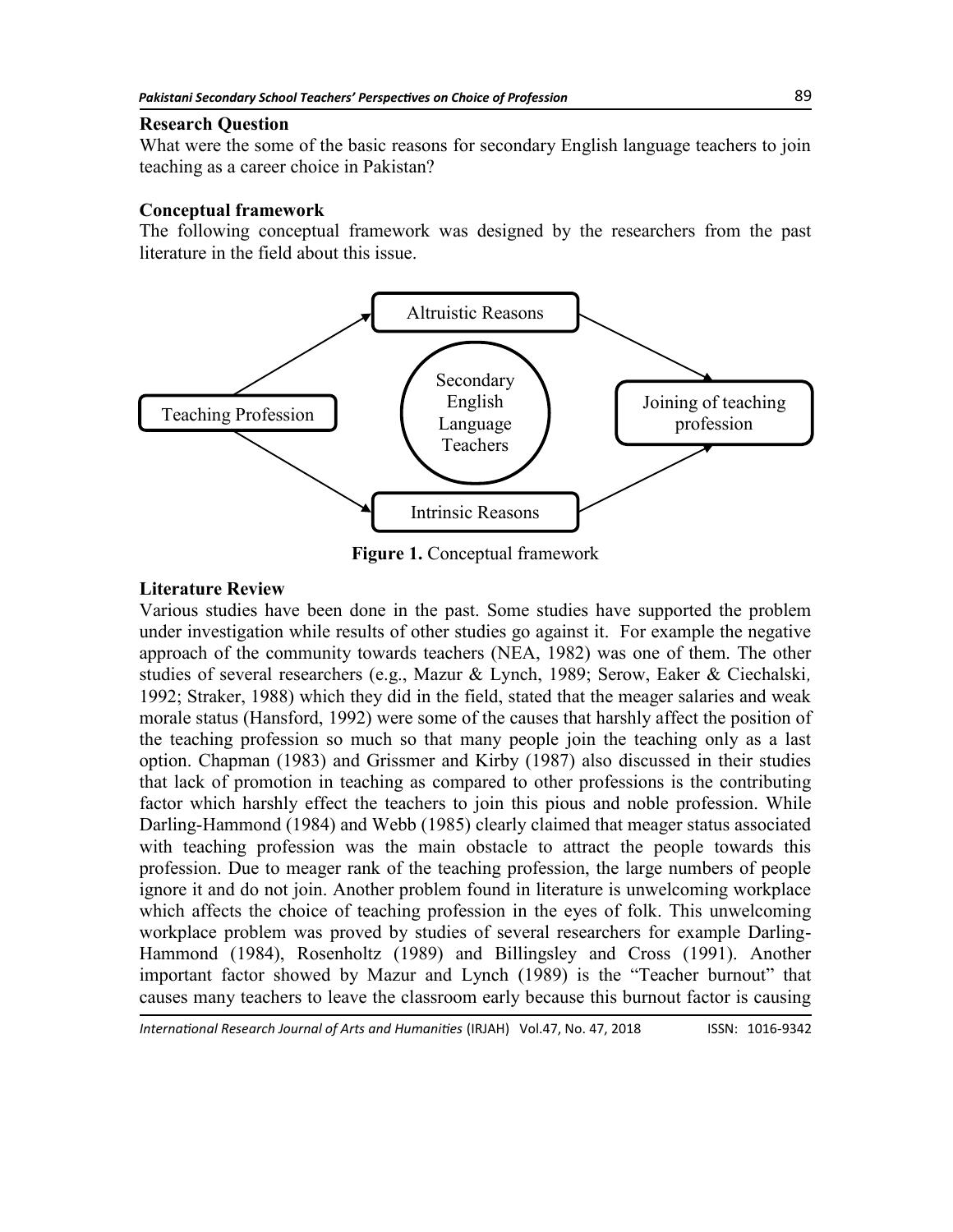the teaching profession in a very offensive manner. Due to burnout the teaching profession is losing its status every day. Straker (1988), in his study, found that wellqualified teachers in secondary schools are rare to find because teaching profession is considered not well suited for them. A survey was done in the US where it was found that those students whose scores were much higher in SAT (Scholastic Aptitude Test) examination were gone to study science, mathematics and engineering while the students who got lowest scores were gone to study the field of education i.e. the teaching profession (Carson, Huelskamp & Woodall, 1993).Vance & Schlechty (1982) studied more than 20,000 people. Their findings exhibited that teaching profession was joined by the people whose academic grade was much lower while the students whose academic grade was much stronger did not come to teaching. This status quo is same in the developed and developing countries therefore now-a-days the teaching profession is a matter of great concern for many. More research should be done in order to identify the needs of school teachers so that many more relevant factors and reasons should come into view. The present article was designed for the purpose to bring as many reasons as possible which the teachers consider for the joining the teaching profession.

#### **Research Method**

### **Participants and Context of the Study**

The target participants for the mentioned study were secondary English language teachers in secondary schools in Dera Ismail Khan City in Pakistan. The secondary education is considered third early education in Pakistan after primary and middle stage education. Purposive sampling was used in selecting the teachers for extensive interviews. Teachers were approached by using the purposive sampling technique, and 14 teachers (9 females, 5 male) agreed to be interviewed. The demographic information is shown in Table 1 below.

| Teacher penname | Gender | Teaching experience in years |  |
|-----------------|--------|------------------------------|--|
| Alfaama         | Female |                              |  |
| Abhaama         | Female |                              |  |
| Ajaala          | Female |                              |  |
| Asaama          | Female | 6                            |  |
| Ajaada          | Female |                              |  |
| Adaaba          | Female |                              |  |
| Azlaana         | Female |                              |  |
| Aigaan          | Male   |                              |  |
| Armaghana       | Female |                              |  |
| Azjaana         | Female |                              |  |
| Albaan          | Male   |                              |  |
| Alqaan          | Male   |                              |  |
| Aosaaf          | Male   |                              |  |
| Adnanaaz        | Male   |                              |  |

|  |  |  | Table 1. Demographic Information of Participants |
|--|--|--|--------------------------------------------------|
|--|--|--|--------------------------------------------------|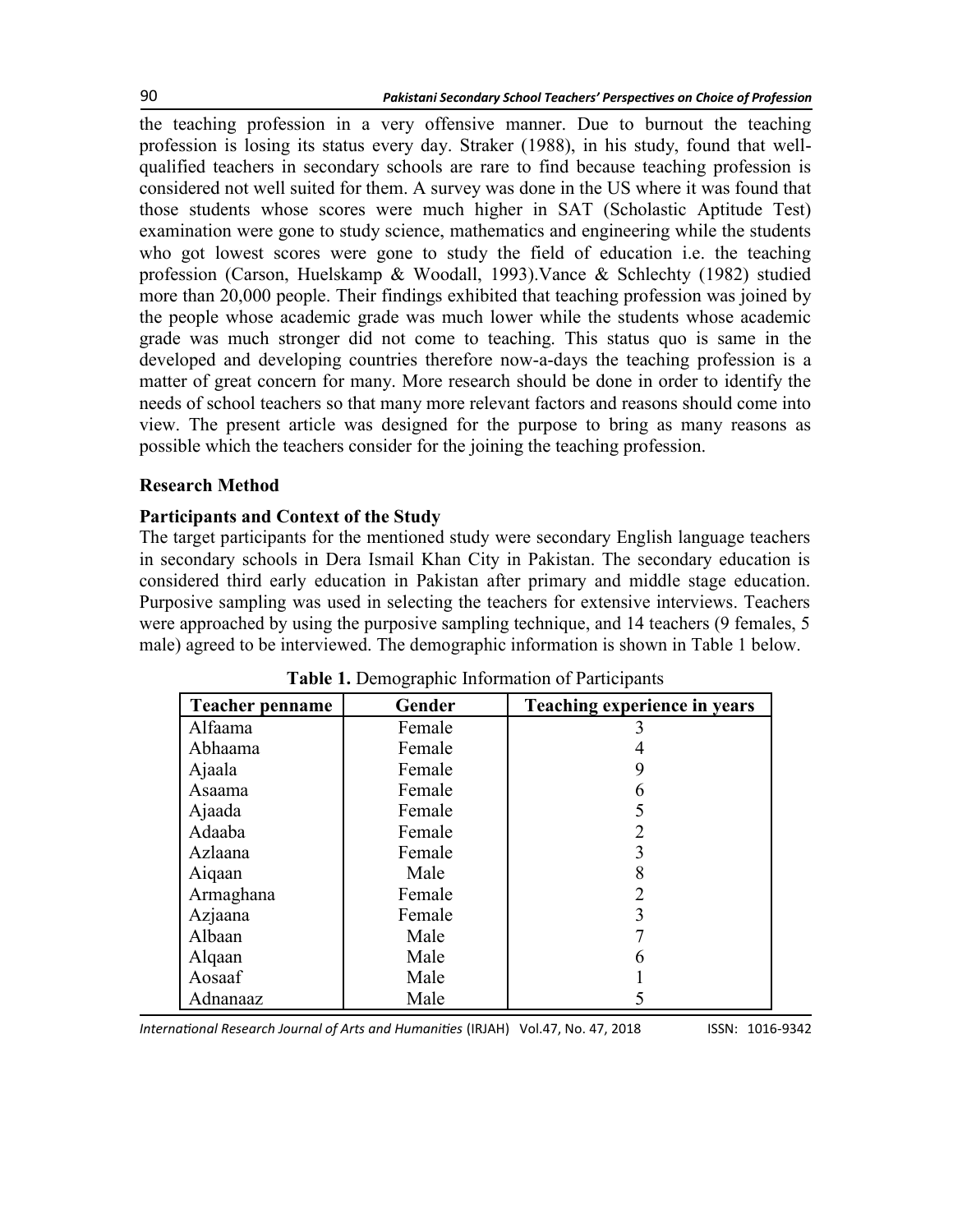#### **Research design**

In the current research study, we preferred to choose a qualitative method to determine the teachers' views about joining their teaching profession and thought that if qualitative method can bring some novel and promising results. So, in this case in-depth semistructured extensive interviews were used as tool for data collection. The interviews were conducted face to face with selected 14 teachers (9 females, 5 male). The semi-structured interviews were thought to be more suitable as it permitted the researchers to enter into the interviewees' life to dig up deep the matter (Patton, 2002; Chan &Yuen, 2015). Interviews can also give us more data which is sometimes not possible with the questionnaires (Chan &Yuen, 2015) or other survey instruments. So, the researchers in the current study used the qualitative research method because it allows the respondents to give extra information (Gay, Mills & Airasian, 2012).

#### **Data collection and data analysis**

For the current research study 14-semi-structured interviews were administered face to face with selected teachers (9 females, 5 male) at secondary level. An interview guide with an open-ended design was used. Some extra and follow-up questions were also asked for more interpretation (Chan &Yuen, 2015) if the respondents wanted to give more detail about the problem under investigation. According to the main objective of the study, the following question with follow-up questions was asked in the interview.

- Why did you opt to be a teacher?
- What were the basic reasons behind it? Please explain them briefly.

Before the interviews were started, the interview questions were showed to some of the teachers. All interviews were audio recorded with the consent of the respondents and transcribed after the interviews were recorded. All the scripts of the interviews were analyzed according to the coding method of Miles and Huberman (1994).The codes were then divided according to the categories of the questions, and finally themes were created as was done in Chan and Yuen (2015) and Saldana (2009) as shown in Table 2.

| <b>Major category</b>                                     | Sub-category                          | <b>Themes</b>                           |                       | Codes       |
|-----------------------------------------------------------|---------------------------------------|-----------------------------------------|-----------------------|-------------|
| Secondary<br>English<br>Language<br><b>Teachers Views</b> | Reasons for<br>teaching<br>profession | Convey education                        | Altruistic<br>Reasons | $V-R-C-E$   |
|                                                           |                                       | Satisfy One's<br>Research opportunities |                       | $V-R-S-R-O$ |
|                                                           |                                       | To make the subject                     |                       | $V-R-M-S-E$ |
|                                                           |                                       | easier.                                 |                       |             |
|                                                           |                                       | <b>Favorite Profession</b>              | Intrinsic<br>Reasons  | $V-R-F-P$   |
|                                                           |                                       | Feminine Approach                       |                       | V-R-F-App   |
|                                                           |                                       | Prophetic Profession                    |                       | $V-R-P-P$   |
|                                                           |                                       | Interest in Languages                   |                       | $V-R-I-S$   |

**Table 2.** Major, sub-categories, themes and codes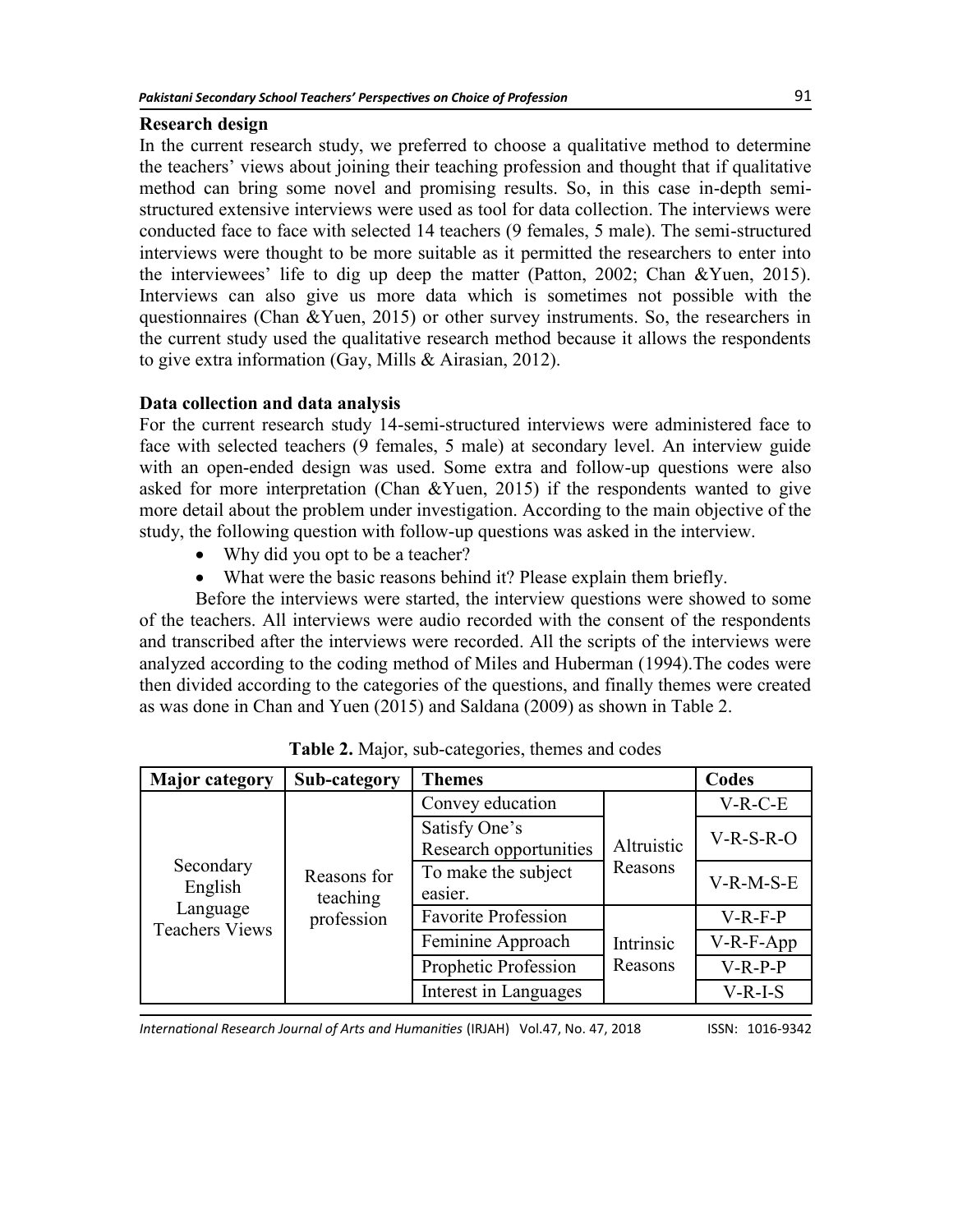### **Findings**

The findings were mainly categorized according to the mentioned research question of the study. Major themes that emerged from the data gave much support to the views of teachers which they showed for teaching profession.

## **Reasons behind the Selection of Teaching Profession**

From the interviews of the findings there were many reasons that showed by the secondary EFL teachers that why they joined the teaching profession in which one of the main reasons was to convey his/her education to the next generation because next generation has to play its role in the development of society. For example, one female teacher Alfaama stated that:

> *I want to utilize my education and I want to convey the education to children that's why I chose this (teaching) profession (Alfaama).*

Adaaba also expressed the same views as were shown by Ajaada above and stated that in addition to being a prophetic profession this profession also suits very best to the female teachers for example she expressed her views as:

*Teaching profession is a noble profession. I am in love with this profession. It's very noble profession. I like this profession. In this profession the females feel very safe. They feel like we are in safe hands (Adaaba).*

Aiqaan was a English language teacher in an urban school. He liked English to the core of his heart because according to his opinion a large quantity of research was taking place in English so he joined the teaching profession because he was interested in English and research for example, he stated it as:

> *I chose (teaching profession) because the world large quantity of research is taking place in English. English is very important in the world. It is a big (important) branch of information technology so I chose to be an English teacher (Aiqaan).*

Azjaana stated that I joined the teaching profession as a teacher because I did my master degree in English but, the most important reason was that English covers the daily life that's why I joined the teaching profession. Her comments were as:

> *As my subject in the master level was English; so that was the reason to become an English language teacher. Second thing was that English is related to all fields of life. It covers all areas of our life that's the reason I chose to be an English language teacher (Azjaana).*

Interestingly only Albaan stated that he joined the teaching profession accidentally. He stated that accidentally he came in the school and started teaching as was shown by his following comments: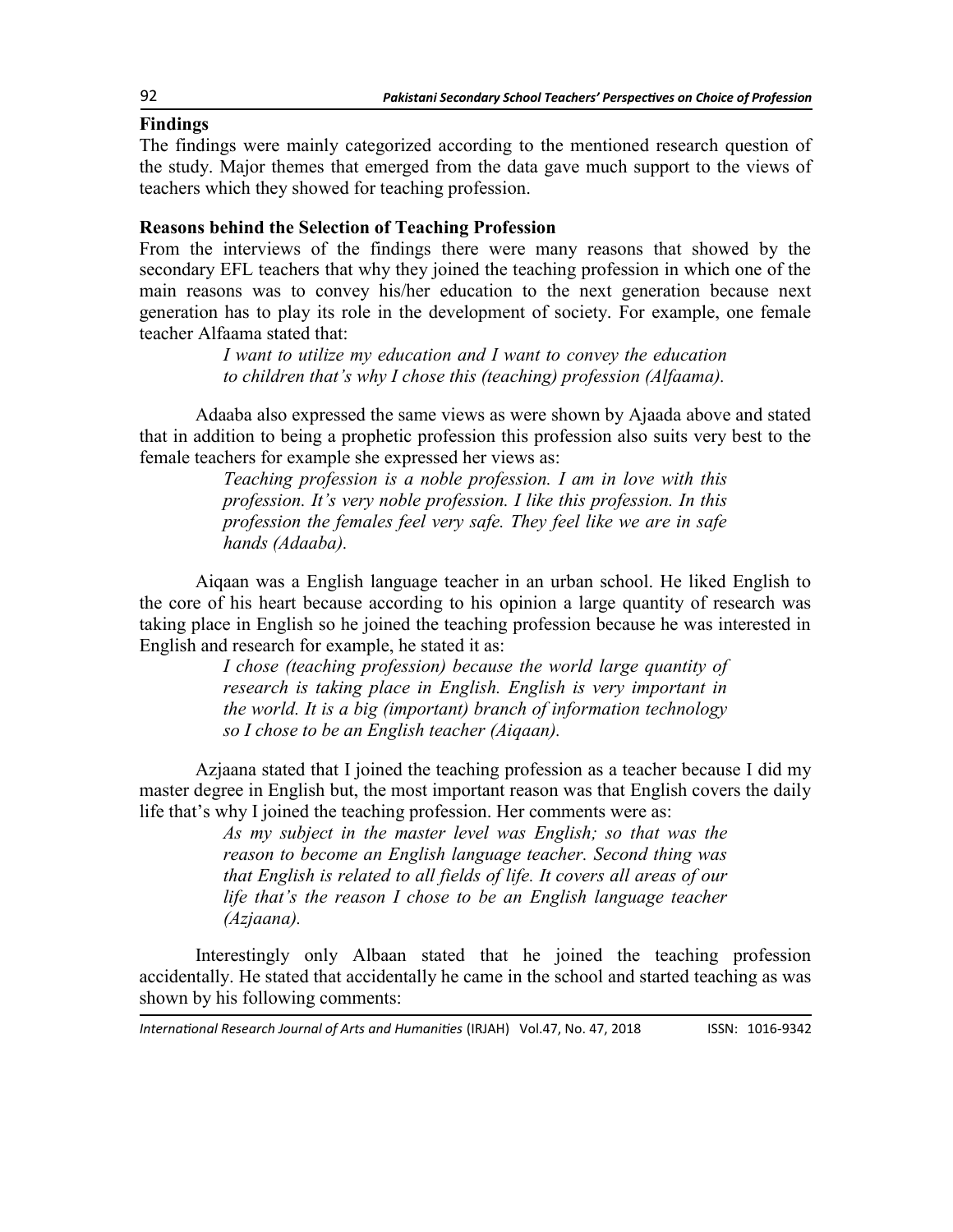*I think I am not a bound teacher. Accidentally I came here and start teaching. As my major in BS was linguistics and literature so it was much easier for me to teach linguistics and literature but I prefer to teach literature because that's much easier and conceptual. It is much easier to get concepts clear theoretically. It is much interesting…. however I joined the teaching profession accidentally (Albaan).*

Alqaan stated that I joined the teaching profession due to inclination of my mindset towards the English subject. In student life English was my favorite subject that's why I joined the teaching profession. He stated his view points as:

> *I was preparing for medical test and I studied English well for that purpose. That's the reason I chose English at BS level because no other proper subject was available. Therefore, I chose English which was one of my favorite subjects and I became an English teacher (Alqaan).*

Aosaaf stated the same reasons as were stated by Alqaan in the above lines. Like Alqaan, Aosaaf also stated that he liked English very much and since he wanted to pursue his doctorate degree in English so he joined teaching profession as an English teacher but, on the other hand he was not satisfied with government and/ or head-school teacher because of low salary that's why he wanted to leave his teaching job and go on another side. An excerpt from his comments demonstrates this:

> *I like it (English) very much. English is an everyday subject and there is a lot of research work here in English and I want to be a doctor in English (but) this is too much difficult question for me to answer you. I am not satisfied here from my job and from my teaching job because our government and our principal don't pay too much. Financial problems are here. And (now) I want to go other areas because English has a lot uses in other areas as well. (Aosaaf).*

Adnanaz stated that in past English was considered very tough subject but I wanted to make the English more interesting and easier. So I joined this profession. The following were his comments:

> *Because it depends on mental interest that what is your interest? My interest was towards English especially towards research in English. Our students consider English a difficult and boring subject. We have to remove this concept from the minds of students because they come (up) with this concept. The senior students tell them that it is a boring subject therefore they make their minds that this subject is unable to read. So I joined this profession so that I*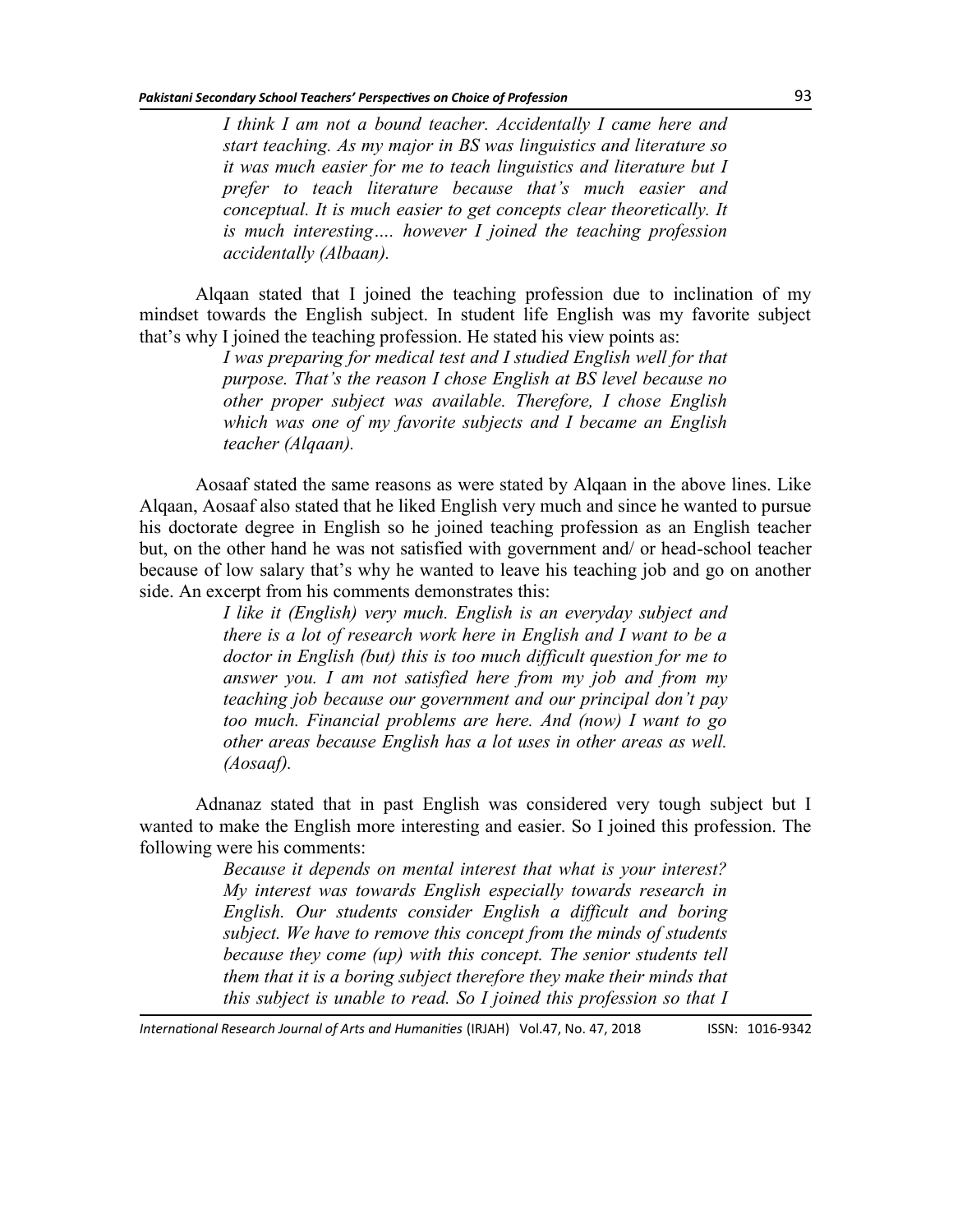*could make English more interesting and to make the English easier by interacting with students which is considered very difficult subject by students (Adnanaaz).*

Similarly in the last interview one female teacher said that: *I joined this (teaching) profession because it is suitable for females*.

The other female teacher also showed agreement with this and she stated that according to her belief as:

> *Teaching profession is very suitable for females because females cannot go to that place (in Pakistan) where a bunch of males are present for example in banks etc.*

#### **Discussion**

Research over the last few years had produced and gave an extensive data which explained the reasons that were behind the selection of teachers in teaching profession. In the current research the main reasons behind the selection of teaching profession as career choice were altruistic and intrinsic reasons for example to convey education to children, to satisfy his / her research opportunities and needs and interest in English, and to make the English more interesting and easier for students, while the other participants chose the teaching profession as career choice because of intrinsic reasons for example teaching was considered as favorite, prophetic and, feminine profession. These reasons were considered as intrinsic reasons (motivations). These findings of the present study were confirmed by past research for example, in the literature, it is stated that altruistic and intrinsic motives had been the very best reasons in choosing the teaching as a career (Bastick 2000; Ewing and Manuel 2005; Goh and Atputhasamy 2001; Hayes 1990; Kyriacou and Coulthard 2000; Kyriacou, Kunc, Stephens, & Hultgren 2003; Low, Lim, Ch'ng, & Goh 2011; Manuel 2003; Priyadharshini and Robinson-Pant 2003; Reid and Caudwell 1997; Spear, Gould & Lee 2000; Watt, Richardson, Klusmann, Kunter, Beyer, Trautwein, Baumert 2012; Watt and Richardson 2007; Yong 1994).

#### **Conclusion**

The main aim of this article was to explore reasons that were behind the decision process of Pakistani secondary English language teachers to join the teaching profession. Generally due to various reasons, the motivated youth in Pakistan has a great motivation to join the teaching profession. Among those reasons according to the current article, we concluded that, altruistic, and intrinsic reasons were the two main reasons due to which Pakistani secondary teachers chose the teaching as a career. Similarly among intrinsic reasons the one unique result which determined by the current researchers through this article was the "feminism" of teaching profession. The females considered that due to cultural issues the females feel more security and safety in teaching rather than in any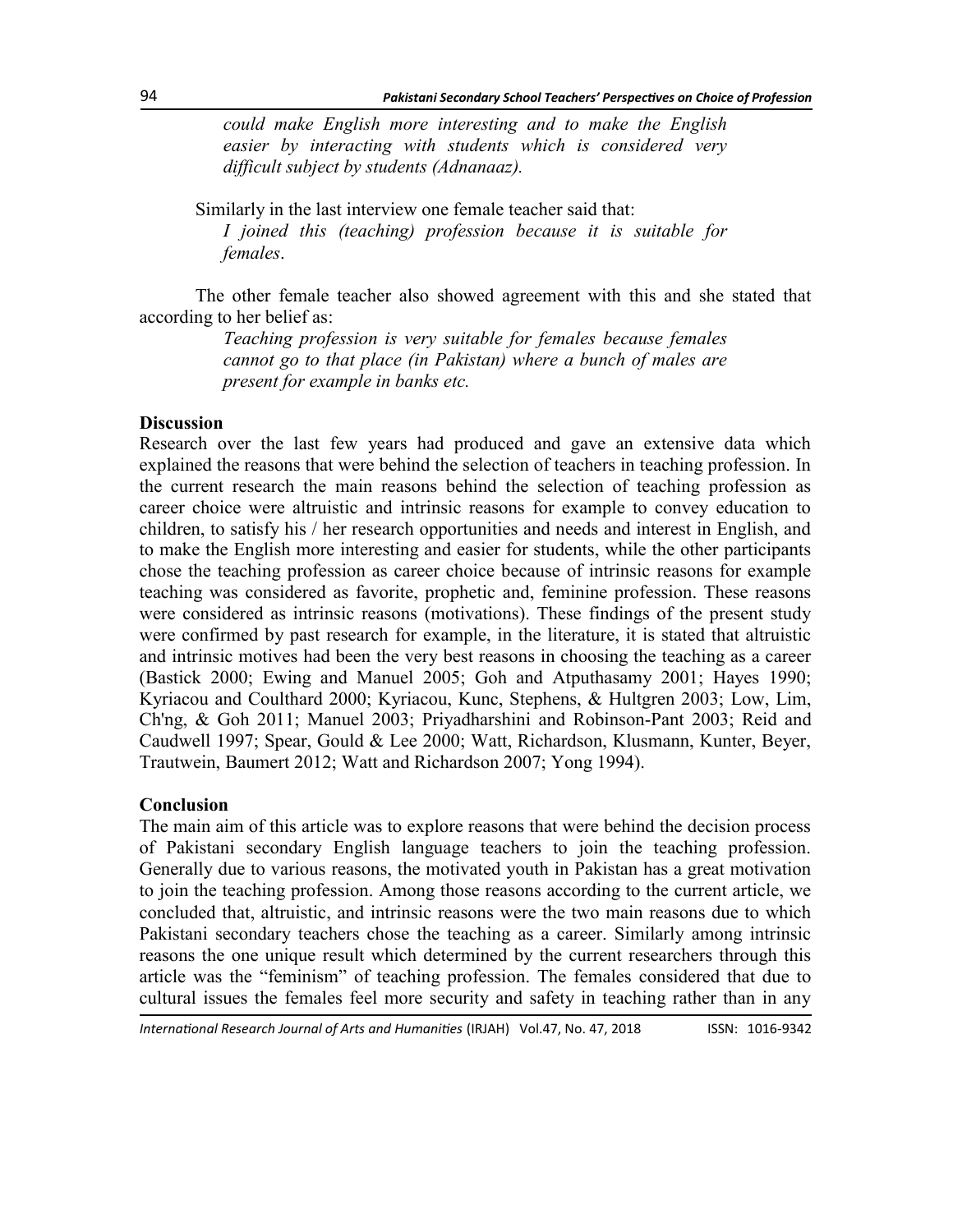other profession. We tried our best to contribute to the past literature in a more effective way on the basis of teachers' views. Based on the findings of the current study following implications are drawn for researchers and stakeholder.

# **Implications**

The Pakistani secondary English language teachers chose the teaching as a profession due to altruistic and intrinsic reasons. In case of female, the teaching profession in Pakistan is becoming more feminine because most of the female teachers in this research stated that teaching profession is more secure and safe for females. Females feel more safety in teaching because they have only to interact with the female students in schools or colleges while in other profession like in banking, police and, marketing etc. the females have to interact with males which creates disturbance for female folk.

### **Suggestions**

On the basis of conclusions and implications, the current study suggests some ideas for government and education department in Pakistan. However, these suggestions are not limited to government and education department in Pakistan only; researchers in other contexts can benefit from these findings. Following are the most important suggestions which this study has put forward for the further researchers:

- i) The Policy makers should know about the increasing "feminism" in teaching profession.
- ii) The researchers should do further research that why the females are so optimistic about teaching profession.
- iii) The Policy makers in Pakistan should take actions to avoid the feminization of the teaching profession.
- iv) The Policy makers should determine the social status of teachers in Pakistan.
- v) Teaching departments should focus on the attitudes of teachers towards the teaching profession.
- vi) More research should be done in developed and developing countries to determine the teachers' beliefs towards teaching profession to make the case better in their respective countries.
- vii)Finally, it is suggested for the future researchers to use other research techniques, such as classroom observations, focus group interviews, quantitative surveys, content analysis and / or review studies which would help to confirm the teachers' reported reasons about joining the teaching profession.

# **Contribution of the study**

Although various studies have been done on the same topic but, this very current study has made a unique contribution to the field of literature. It brought the findings of the female teachers with regard to feminizing the teaching profession. This contribution is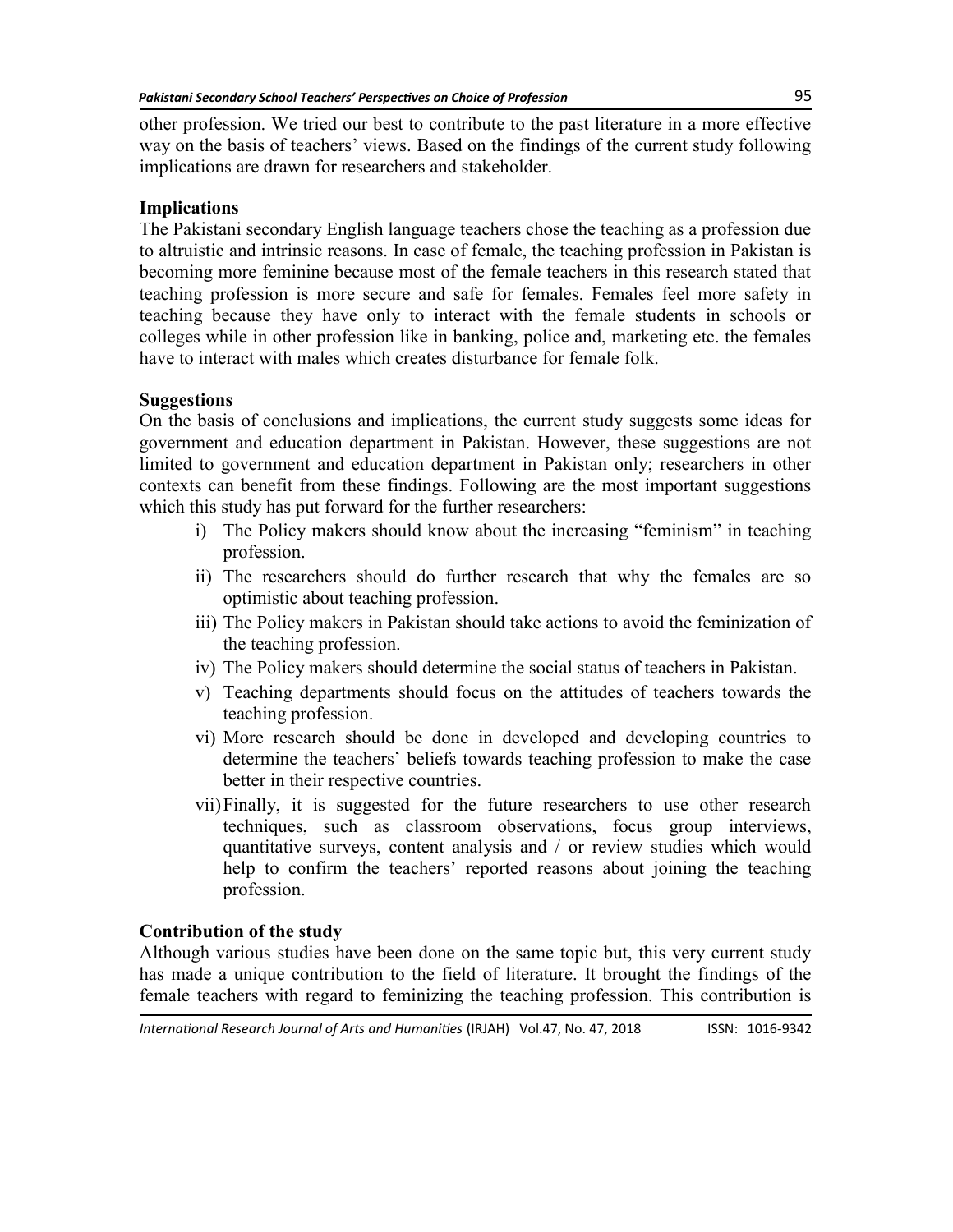new and unique. Most of the female teachers stated that in Pakistani culture females are in greater number to join the teaching profession.

### **Limitations of the study**

The current research was limited to secondary English language teachers who were involved in English language education only. The small sample size (*N*=14) limits the generalizability of the current research results (Chan and Yuen 2015). The current research can only be considered as qualitative small-scale research. Due to fixed resources, a larger sample was not feasible. More specifically, the interview method can lead to the subjective results in the current research, because it is based on teachers' selfreporting beliefs towards education system (Chan & Yuen 2015).

- **References**
- **Bastick, T. (2000).** Why teacher trainees choose the teaching profession: Comparing trainees in and developing countries. *International Review of Education*, 6(3), 343– 349.
- **Billingsley, B.S. & Cross, L. (1991)**. Teachers' decision to transfer from special to general education, *The Journal of Special Education,* 24, pp. 496-51
- **Book, C., Freeman, D., & Brousseau, B. (1985).** Comparing academic backgrounds and career aspirations of education and non-education majors. *Journal of Teacher Education*, *36*(3), 27-30.
- **Boyer, E.L. (1983).***High School* (New York, Harper & Row).
- **Carson**, C.C., **Huelskamp**, R.M. &**Woodall**, T.D. (1993) Status of Educator, *The Journal ofEducational Research,* 86, pp. 289-291.
- **Chakraborty, A., & Mondal, B. C. (2015).** Attitude of prospective teachers towards teaching profession. *International Journal of Secondary Education*. Special Issue: Recent concerns in Secondary Education. Vol. 3, No. 1, 2015, pp. 8 13.
- Chan, S., & Yuen, M. (2015). Teachers' beliefs and practices for nurturing creativity in students: Perspectives from teachers of gifted students in Hong Kong. *Gifted Education International, 31*(3), 200-213.
- **Chapman, D.W. (1983).** A model of the influences on teacher retention, *Journal of Teacher Education,* 34, pp. 43-49.
- **Comber, L.C. & Whitefield, R.C. (1979).** Action on indiscipline: A practical guide for Teachers, NAS/UWT, in association with the Department of Education Inquiry, University of Aston.
- **Darling-Hammond, L. (1984).***Beyond the Commission Reports: The coming crises in teaching* (Santa Monica, CA, Rand).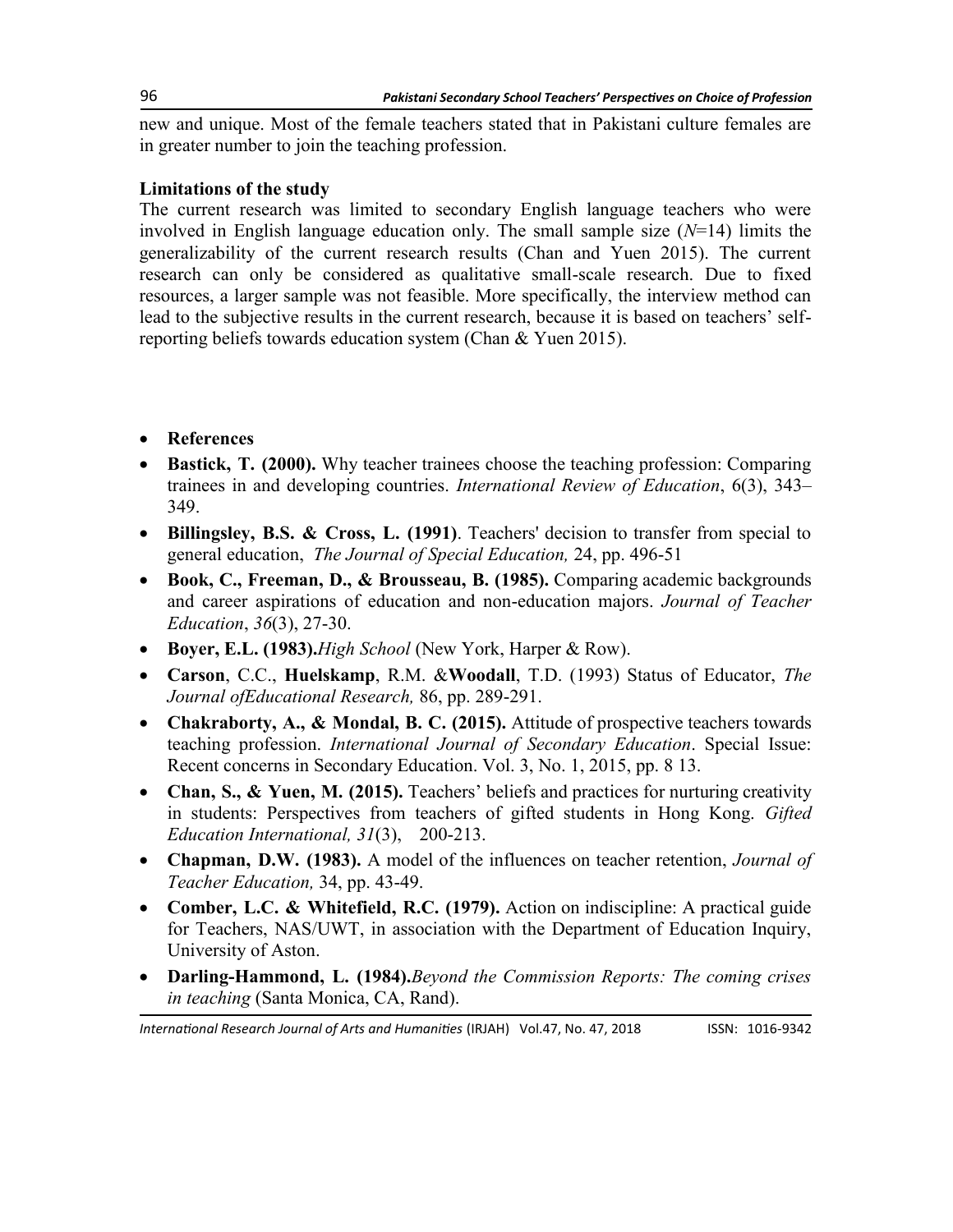- **Ewing, R., & Manuel, J. (2005).** Retaining quality early career teachers in the profession: New teacher narratives. *Change: Transformations in Education*, 7(1), 4–18.
- **Gallup, G.H. (1983).** The 15th Annual Gallup Poll of the public attitudes toward the public schools, *Phi Delta Kappan,* 65, pp. 34-47.
- **Gallup, G.H. (1984).** The Gallup Poll of teachers' attitudes toward the public schools, *Phi DeltaKappan,* 66, pp. 97-107.
- **Gay, L. R., Mills, G. E., & Airasian, P. (2012).***Educational research: Competencies for analysis and applications* Boston: Pearson.
- **Goh, K. C., & Atputhasamy, L. (2001, December).** Factors motivating the young adults to choose teaching as a career in Singapore. *International Educational Research Conference, University of Notre Dame, Fremantle, Western Australia*.
- **Grissmer, D.W. & Kirby, S.N. (1987).***Teacher Attribution: The uphill climb to staff the nation's schools* (Santa Monica, CA, Rand).
- **Hansford, B. (1992).** Teacher education: The image problem, *South Pacific Journal of Teacher Education,* 20, pp. 113-120.
- **Haubrich, V. F. (1960).** The motives of prospective teachers: Little desire may equal little regard. *Journal of Teacher Education*, *11*(3), 381-386.
- **Hayes, S. (1990).** Students' reasons for entering the educational profession{Report No. ED366234}. *Oklahoma: North Western Oklahoma State University*.
- **Joseph, P. B., & Green, N. (1986).** Perspectives on reasons for becoming teachers. *Journal of Teacher Education*, *37*(6), 28-33.
- **Kamran, M., Abasimi, E., & Congman, R. (2015).** Comparative Study of the Attitudes of Education and Non-Education Students Towards the Teaching Profession in Gomal University, Pakistan. *International Education and Research Journal*, *1*(4), 52-56.
- **Kerr, D.H. (1983).** Teaching competence and teacher education in the United States, in: L. S. SCHULMAN & G. SYKES (Eds) *Handbook of Teaching and Policy,* pp. 126-149 (New York, Longman).
- **Kyriacou, C., &Coulthard, M. (2000).** Undergraduates' views of teaching as a career choice. *Journal of Education for Teaching*, 26(2), 117–126.
- **Kyriacou, C., Kunc, R., Stephens, P., & Hultgren, A. (2003).** Student teachers' expectations of teaching as a career in England and Norway. *Educational Review*, 55  $(3)$ , 255–263.
- **Ling Low, E., Khoh Lim, S., Ch'ng, A., & Goh Chuan, K. (2011).** Pre-service teachers' reasons for choosing teaching as a career in Singapore. *Asia Pacific Journal of Education*, 31(2), 195–210.
- **Louis Harris & Associates (1988).***The Metropolitan Life Survey of American Teachers: strengthening the relationship between teachers and students* (New York, Metropolitan Life Insurance).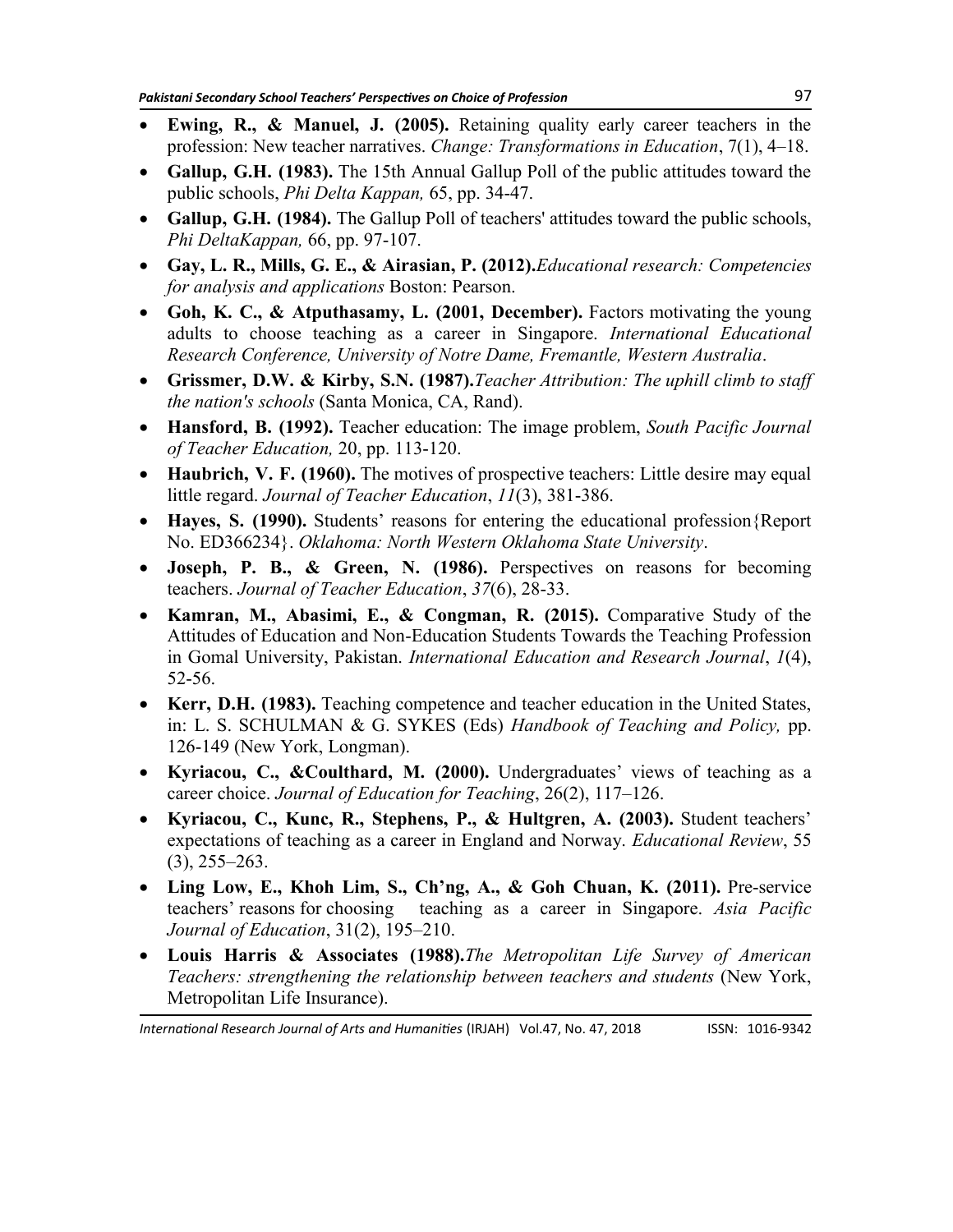- **Maliki, A. E. (2013).** Attitude of teachers' in Yenagoa Local Government area Bayelsa state Nigeria, towards the teaching profession: Counseling Implications. *International Journal of Research in Social Sciences*, *2*(2), 2307-227X.
- **Manuel, J. (2003).** 'Such are the ambitions of youth': Exploring issues of retention and attrition of early career teachers in New South Wales. Asia-Pacific Journal of Teacher Education, 31(2), 139–151.
- **Mazur, P.J. & Lynch, M.D. (1989).** Differential Impact of Admission, organizational and personality factors on teacher burnout, *Teaching and Teacher Education,* 5, pp. 337-353 .
- **Mehmood, T., Akhter, M., Ch, A. H., Azam, R. (2013).** Attitude of Prospective Teachers towards Profession-A Measure for Institutional Development. *International Journal of Asian SocialScience*, *3*(11), 2363-2374.
- **Miles, M. B., & Huberman, A. M. (1994).***Qualitative data analysis*. Thousand Oaks, CA: Sage.
- **National Education Association (1982).***The Status of the American Public-School Teacher1980-1981* (Washington, DC, National Education Association Research Division).
- **Patton MQ (2002).** Qualitative Research and Evaluation Methods. Thousand Oaks, CA: Sage Publications.
- **Peritz, B. C., Teitelbaum, R., & Sor, D. (1989).** Educational research in Israel: a biblio metric survey, 1974‐85. *Educational Research*, *31*(1), 59-64.
- **Priyadharshini, E., & Robinson-Pant, A. (2003).** The attractions of teaching: An investigation into why people change careers to teach*. Journal of Education for Teaching*, 29(2), 96–112
- **Reid, I., & Caudwell, J. (1997).** Why did secondary PGCE students choose teaching as a career. *Research in Education*, 58, 46–54.
- **Rosenholtz, S.J. (1989).** Workplace conditions that affect teacher quality and commitment: implications for teacher induction programs, *The Elementary School Journal,* 89, pp. 421-439.
- **Saldaña, J. (2009).***The coding manual for qualitative researchers*. Thousand Oaks, CA: Sage.
- **Serow, R.C., Eaker, D. & Ciechalski, J. (1992).** Calling, service and legitimacy: professional orientations and career commitment among prospective teachers, *Journal of Research and Development in Education,* 25, pp. 136-141.
- **Smithers, A. (1990).** *Teachers Loss* (Manchester, University of Manchester, Leverhulme Trust).
- **Spear, M., Gould, K., & Lee, B. (2000).** Who would be a teacher? A review of factors motivating and demotivating prospective and practicing teachers (*Slough, National Foundation for Educational Research*).